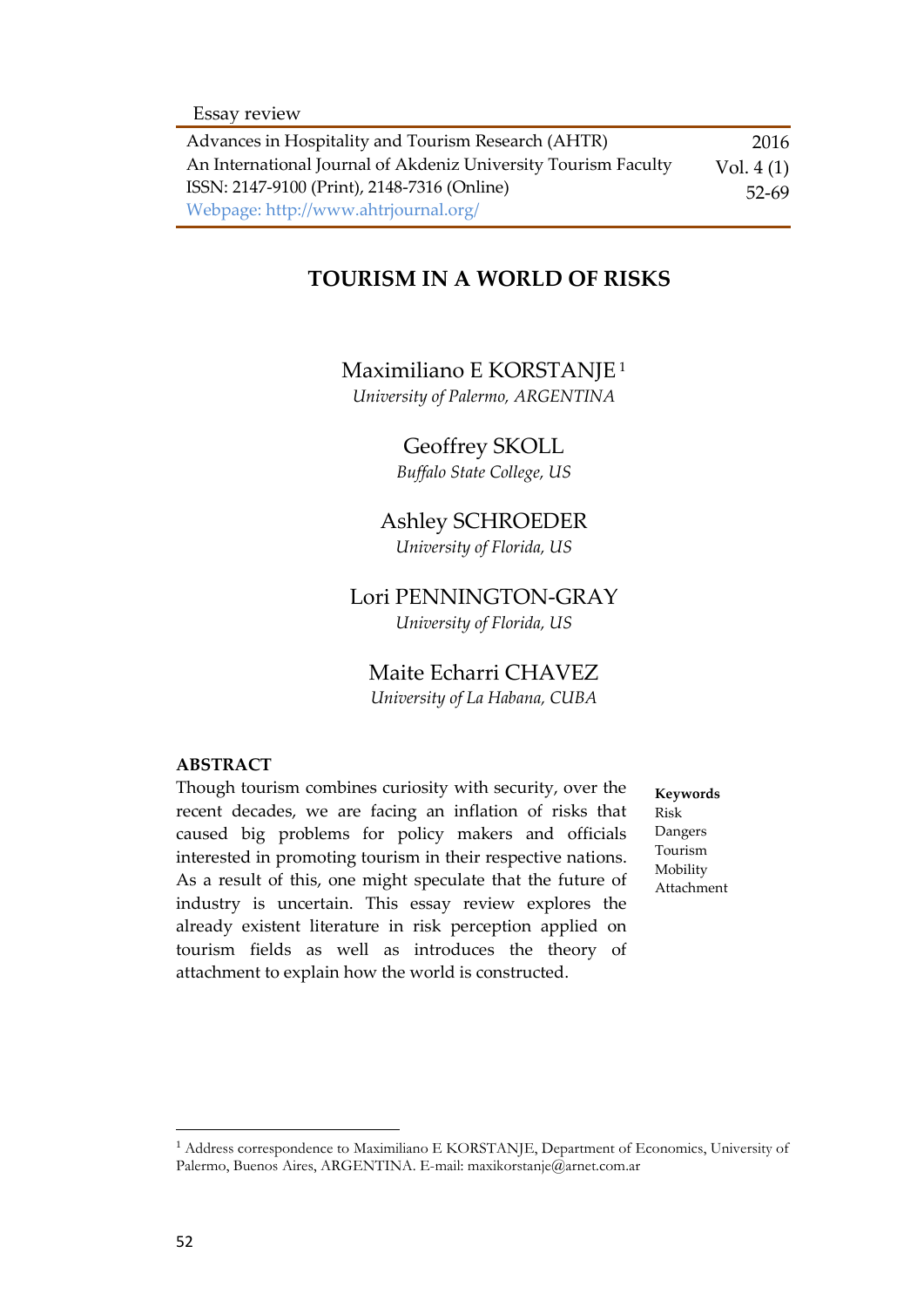#### **INTRODUCTION**

The technological breakthroughs accelerated the expansion of tourism and hospitality industries, paving the pathways for millions of travellers to enjoy beautiful and exotic destinations. Important legal rights were issued to grant the right to paid holidays (Lash & Urry, 1994; Clavé, 1998). The current notion of mobility was conducive to the consolidation of trade worldwide. In this context, tourism scholars agree that not only do we dwell in a mobile world, but current technologies help make travel safe and pleasurable (Coles & Hall, 2006; Vanhove, 2012). Despite improved security, many people have serious problems in planning their holidays, because they suffer from phobias, anxiety, and other psychological disorders that reduce the pleasure of touring (Burnham, 2007). Particularly, the attacks to World Trade Centre (WTC) in September 11 were accompanied with a set of diverse risks, dangers that shocked public opinion. Virus outbreaks, quakes and tsunamis, as well as terrorism wreak havoc in the social trust tourism needs to prosper. Further, media and the velocity of replication proper of TV work as faster conduits of terror in the developed societies than other times.

The fear of traveling seems to be one such issue remains unexplored in the specialized literature. However, history offers a lot of testimonies and substantial evidence that proofs travels are experiences that wakes up higher levels of anxiety. The Roman historian, Gaius Suetonius Tranquilus (c.70-130 CE), remarks in his biographies that the Emperor Augustus refused to travel in storms after a lightning strike nearly took his life during one of his trips (Suetonius, 1985: 104). No matter the culture or time, the act of traveling not only is an act of trust, but also represents a moment of anxiety since the traveler goes into the unknown. Historically, ancient social institutions, such as hospitality, resulted from the need to control uncertainty (Goody, 1995). This old covenant was often celebrated to weave alliances among ancient tribes to constitute a mutual defense to protect travelers. Since the host does not know the interests of guest and vice-versa, hospitality mitigates the fear in any traveler´s mind (Korstanje, 2010a). The present essay review is double-fold. On one hand it is aimed at discussion the limitations and approaches of risk perception theory as it has been formulated and applied in tourism fields. Secondly, it provides with fresh conceptual alternatives to understand how our system of exploration works. In so doing, the theory of attachment represents a fertile ground to be applied to empirical research.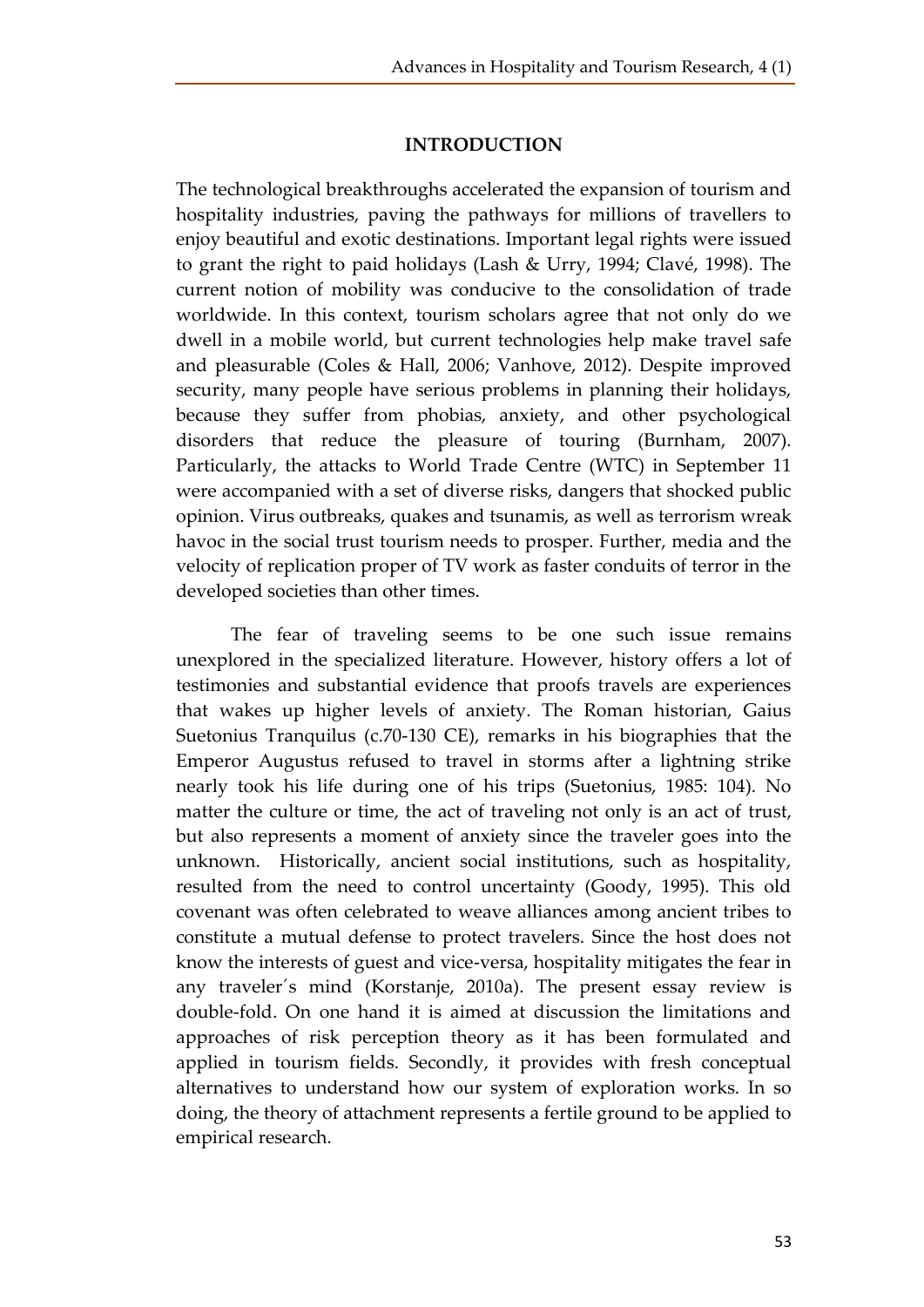## **CONCEPTUAL DISCUSSION**

Sociologically, the act of traveling is based on trust. Whenever the subject abandons its home, it is subject to the liminality of uncertainness. Tourists not only are unfamiliar with the landscape they gaze, but should be protected from any external aggression. Then, the quest of novelty corresponds with the needs of discovering new sensations that help revitalizing the mind from frustrated oppression of working life. However, security plays a crucial role in order for tourist can maximize their pleasure. In a climate of controlled-risk, tourism needs from hospitality to bolster a fluid dialogue between tourist-delivering and receiving societies. Though it was a peace-builder, recently a set of different exigencies put tourism in a precarious position. The onset of the twenty-first century brought disasters, virus outbreaks, and terrorist attacks. They created a strong sense of uncertainty and instability that directly affected the tourism and hospitality businesses. The contributions of Roehl and Fesenmaier (1992) were recovered from the dust of oblivion and cited by many researchers and policy makers (McCartney, 2008). The ephemeral logic of tourism or prosumption as Ritzer and Jurgenson (2010) observed, is based on the individual experience. Although tourism seems to be a resilient industry, no less true is that it is sensible to the upsurge of crises and many other bad advertising. This is the reason why Hall, Timothy and Duval (2003) call attention to a new kind of understanding of risk and communication which depends on the media and other uncontrollable variables. They raise the question of how much safety is associated with poverty or social resentment. They say that a priority should be the formation of committees of crises to propose an allencompassing evaluation of risks (Hall et al., 2003: 8-16). Studies of risk have posed as a priority for policy makers over last decades. This happens because we are living a state of inflation respecting to risk perception.

### **The Study of Risks in Tourism**

Studies of risk in tourism have adopted two different positions. One uses the socio-demographic variables of tourists, while the other focuses on their psychology. For present purposes we review only the psychologically oriented studies. Certainly, both voices have limitations and assertions. On one hand, risks should be conceived within a culture which gives shape. For example, some Mexican aborigines who live alongside a volcano do not feel they are in an imminent danger despite the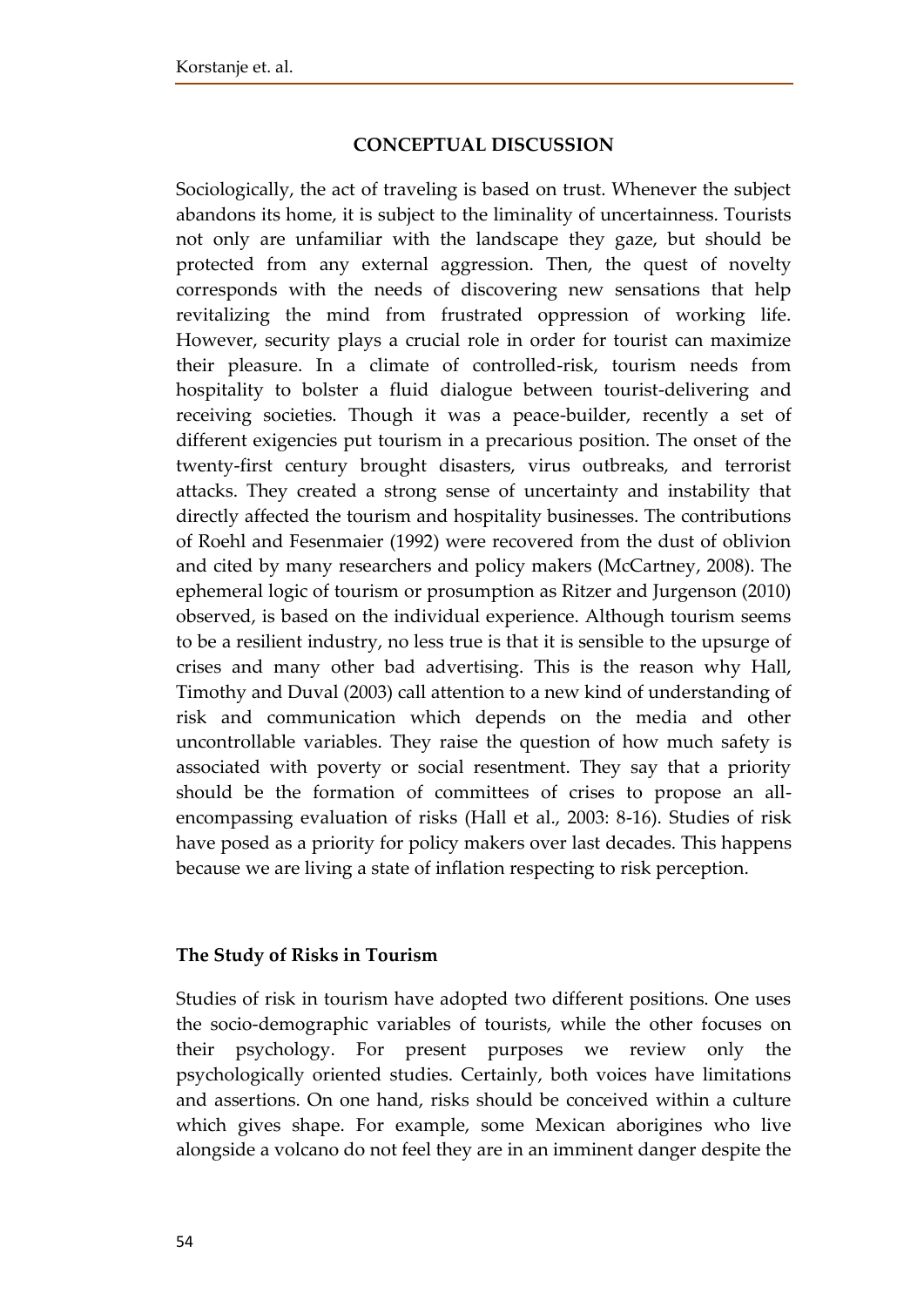several alarms issued by scientists. For their cosmology, disasters are resulted from the God´s rage by the introduction of western technology to measures quakes and volcano activity. This scenario contrasts with Western culture where risk is previously identified and reduced by modern science. This suggests that risk perception varies by culture and time. Detractors of cultural explanation of risk explain that there are arithmetical models that can predict risks before they take room, no matter than culture or perception. This point of entry in the discussion alludes to the idea that risk exists irrespective to subjective perception. Even, in some contexts, fear allows the preservation of organism in the same way in humans like in animals. However, why these fears evolve diverse meaning according to individual cognitive structure is what cannot be explained with accuracy. To put this in bluntly, while some of us have frightened by storms days, others avoids spiders. There are not mathematical models that can infer on the subjective world of peoples. This is exactly what leads Plog (1973; 1991) to draw an innovative system of exploration, which was originally financed by airline companies. This was aimed to explain why some tourists showed extreme fear of flying. He found that some passengers are afraid of traveling because of their character structure. Plog´s model involves three factors: the attachment to territory, anxiety, and impotence. Following a continuum, Plog (1973; 1991) establishes three behavioral types for adaption to the environment. The alo-centric type seeks out new places and customs. The psycho-centric type is oriented toward ritual and fears new situations. The mid-centric type is a mixture of alo and psycho-centric types. Plog (1973; 1991) argues that fear of flying is the adaptive behavior of people who have a strong attachment to territory. Though he was widely criticized because of a lack of rigor in the construction of the subtypes (Hoxter-Lee & Lester, 1988; Castaño, 2005: 89), Plog (1973; 1991) paved the way for the advance of other studies that looked at anxiety as the main factor in risk perception.

Reisinger and Mavondo (2005) noted that there is a high correlation between risk perception and the degree of anxiety a person may feel. They found that tolerance of uncertainty seems to play a vital role in threat perception. Aversion to risk is associated with low levels of tolerance before uncertainty. Lepp and Gibson (2008) explain that the tourist trip presents two contrasting tendencies: the quest for novelty and risk aversion. Taking their cue from the advances of Plog (1973; 1991), they hold that the type of personality correlates with the behavior of tourists. Those tourists who have developed a sensation-seeking type accept new sensations while minimizing awareness of risk (Lepp & Gibson, 2008). A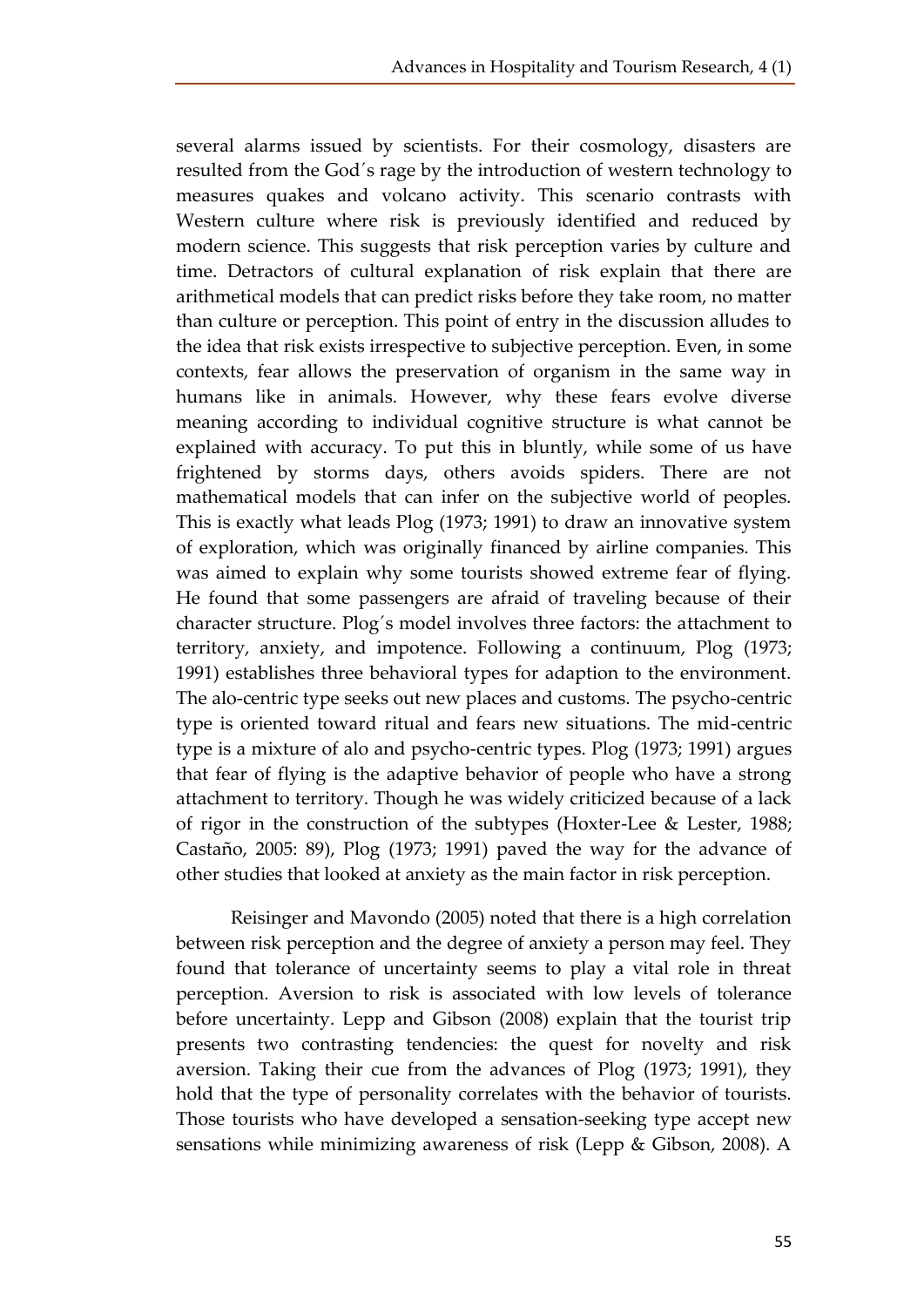study based on a large sample formed by 1,180 visitors coming from 14 different countries, reveals that risks are invoked at the time of decision making process. At a first glance, hazards such as SARS or earthquakes represent bad marketing. What Kozak, Crotts, and Law (2007) discovered is that some destinations seem not to be affected by risk while others collapse as tourist destinations. The tolerance of uncertainty is vital in trying to understand tourist behavior (Kozak et al., 2007). One of the conceptual limitations of this research, however, is the ignorance of how emotions affect the construction of personality. Anxiety cuts through the biography of an individual. We are unable to operationalize anxiety at different levels. Also, researchers misjudge the role of anxiety in character formation. It operates beyond the autonomy of social variables such as age, income, or gender. To solve this problem, Weng-Bin, Ming-Hsu and Chien-Lung (2009) say that mood is sensitive to the fear of traveling. For example, their study shows how those passengers who suffer sadness tend to minimize risks less than anxious personalities. The sense of hopelessness and depression is related to a disengagement of the self from the environment (Weng-Bin et al., 2009).

Other valuable studies focused on the connection of psychological structure and risk perception. The evaluation of tourist destination is given not only the atmosphere of risk, which sometimes is shaped by the media, but also by the subject adaptation to that risk (Aschauer, 2010). In this token, Fuchs, Uriely, and Reichel (2013) suggest that the situation of dangers may be politically manipulated as disciplinary mechanism of control. Starting from the premise, the act of traveling request from trust, to cross over the boundaries between the certainness and uncertainness, the political ideology plays a vital role in explaining why some destinations are preferred over others. This means that if travelers ideology is compatible with socialist countries, there would have no internal discrepancies to visit China or Cuba, while more capitalist countries would be avoided.

Tourism literature agrees that experts and lay people have contrasting types of risk perception. Experts tend to make correct evaluations of possible hazards. Lay people go into a panic because of biased conceptions of risks (Sjoberg, 1999; Krewski, Turner, Lemyre, & Lee, 2012). TA parallel may apply by to tour operators or travel agents who are familiar with the pitfalls and problems of a trip. Wang, Jao, Chan and Chung (2010) conducted research with 310 tour guides and tour leaders coming from 75 different agencies in Taiwan. To correct the classic texts such as Roehl and Fesenmaier (1992) and Wang et al. (2010) criticized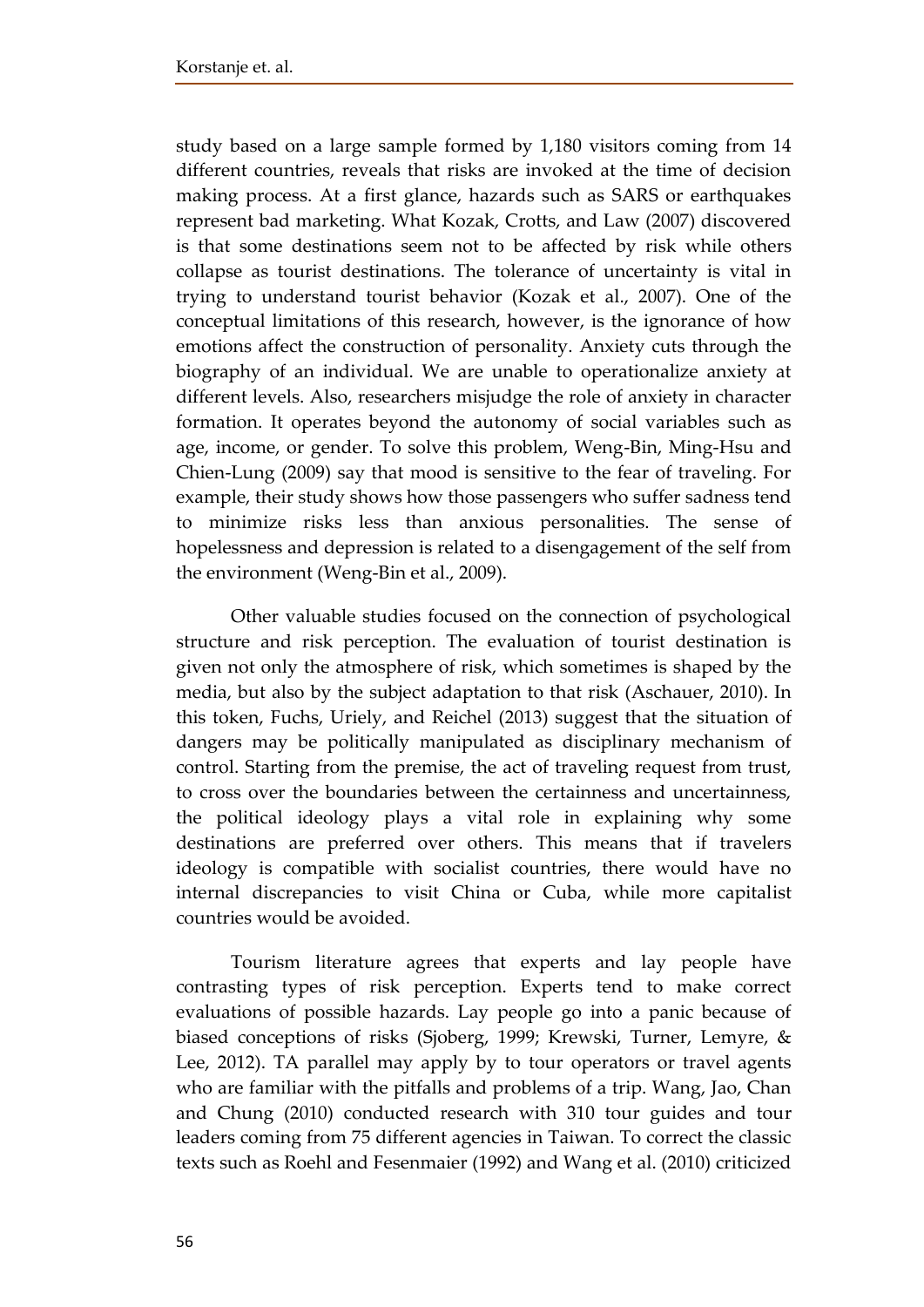abstract categories which cannot be contextually adapted. They also point out that many researchers use students who have no familiarity or experience with the fieldwork. It is important to classify risk according to its nature. Some risks are inherent in the tourists' decisions while others are external. Tourists tend see more danger in those risks where their personal safety is at stake (Wang et al., 2010). Though this wave obtained good outcomes that helped policy makers to understand the complex world of consumers, some voices have criticized this theory by some epistemological problems.

### **Risk Perception and Its Radical View**

From psychology, Larsen (2007) criticizes risk perception theory because it misjudges the difference between worries and risks. Since worry is a cognitive construal of autonomous of experience, there is no reason to assume risks influence decision making. The probabilities of having an accident on roads may be a primary risk for tourists although it does not represent any worry for them. Worries trigger emotions that help recognition of a threat (Larsen, 2007). Behind the sphere of cognition, worries involve internal sentiments and emotions which are activated by uncertainty (Larsen, 2009). Traumatic experiences from the past create a conditioning effect to sensitize people to adverse situations. A recent investigation by Vastfjall, Peters and Slovic (2008) evinced that disasters and trauma create negative moods. Reminders of the possibility of a new disaster reduce the horizon of perception. This negative mood varies according to the previous experiences of the subject. For example, those who have suffered a tragedy develop a stable negative perspective on life while others who did not experience the same situation ignore the alarm signals (Vastfjall et al., 2008). These observations have been refuted by Hunter (2006) who has made a study based on the experience of 369 pilots. Those who had suffered situations of danger consider that air transport is safer than others who had not lived through a similar experience (Hunter, 2006). However, sometimes the conditions of trauma may be replicated to achieve political loyalties. It is unfortunate classic techniques and instruments for collating information as questionnaires, formal interviews do not work for Trauma issues. Therefore, risk perception theory has not advanced in this direction in recent years. In perspective, the problems for interpreting the outcomes derive from intrusive methods such as questionnaires and closed-ended interviews (Slovic, 1987; Slovic & Weber, 2002; Korstanje, 2013). These outcomes are not complemented by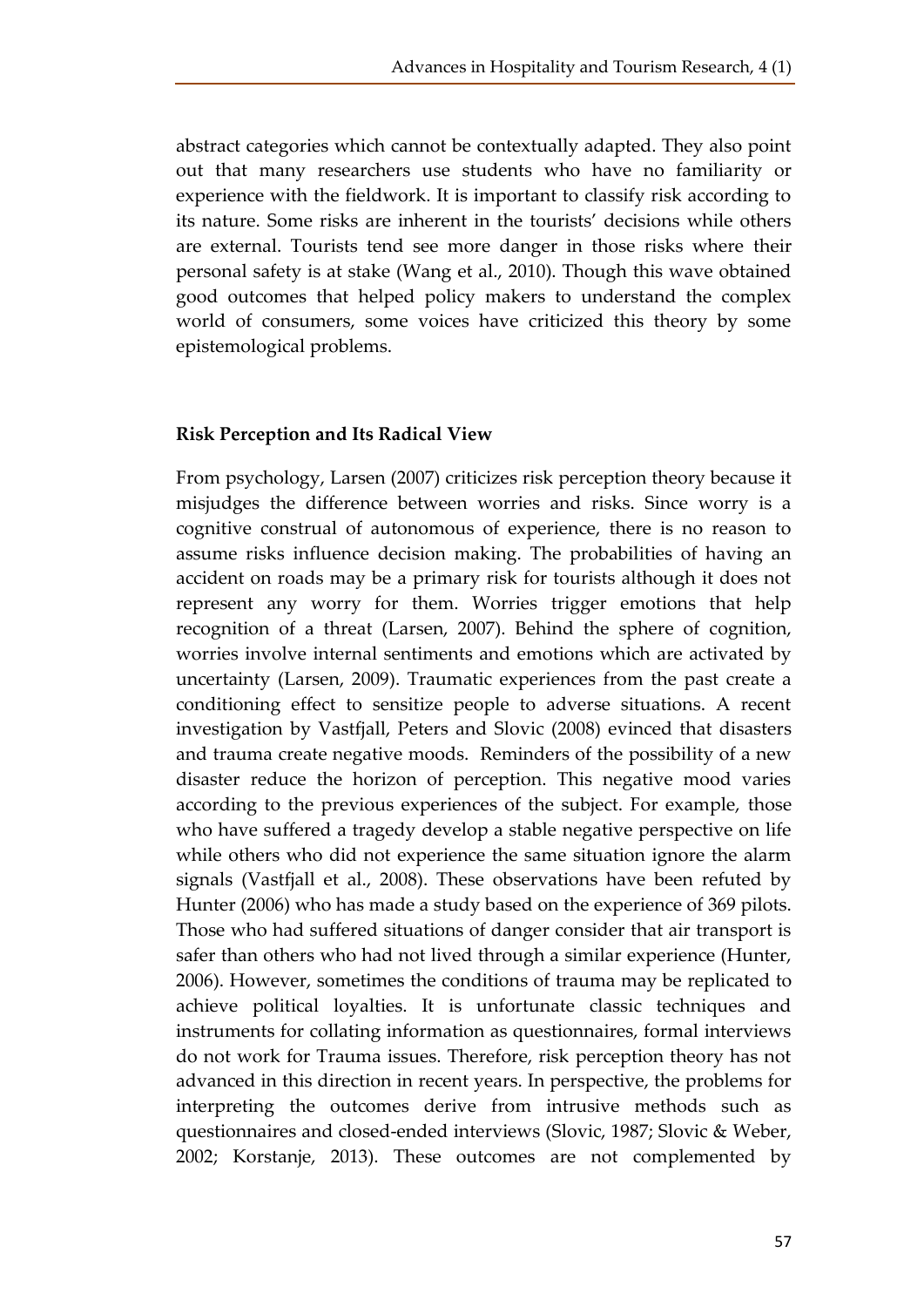qualitative methods to reach alternative viewpoints. The current state of art in risk-related research would be enriched if qualitative views are adopted by researchers. In this vein, the present paper wants to fill that gap (Korstanje, 2010b; 2010c; 2011a; 2011b; 2012; Korstanje & Clayton, 2012).

Risk perception theory shows some limitations which merit to be discussed in this section. At a first glance, there is not clear definition of what a risk means. Though perception is inherited to the cognitive structure of mind, not all personalities develop a risk-avoidance attitude. Adventure tourism monopolized the experience of those who are prone to face risky activities (Buckley, 2007). Most certainly, risk confers to tourists a veil of status because they dared to face the danger. They become exceptional in many senses, following the archetype of heroism. This is exactly what some fieldworker noted in Japan. In this country, a dangerous dish as frightful globefish is over-valorized by diners who pay exorbitant sums of money. Beyond its taste, what makes these fish much more attractive than other dishes seems to be the peligrosity of its poison. A second point which limited the risk-studies is the used methodology to conduct the fieldwork. Based on open or closed-administered questionnaires, risk research evinces the correlation among variables. However, correlation is often prone to measure a phenomenon. Far from being descriptive, for example, one might speculate that genre keeps certain correlation with risk perception. This belief leads to researchers to admit that males perceive fewer risks than females. In view of that, larger samples may validate the outcome, but if fieldworkers delve into this correlation, they find contradictory evidences. Women are educated not only to care the family, but also by alarming men about the potential hazards. Likewise, men are socialized to repress their sentiments, facing risky situations. In other terms, their archetype of masculinity is jeopardized whether they fears are acknowledged. Manning (1989) recognizes the importance of understanding that social practice is embedded in a structure whereby discourse is articulated. Understanding how the narratives of safety are orchestrated, over-rated or silenced, researchers can get a more profound idea of the object of study. This is the reason why questionnaires and interviews alone are not useful in understanding social issues.

Another additional problem lies in the fact that sometimes there is a dichotomy between what interviewees say and do. One of the contradictions of positivism consists in the acceptance of what people say as an objective source of scientific validation. Let's explain my own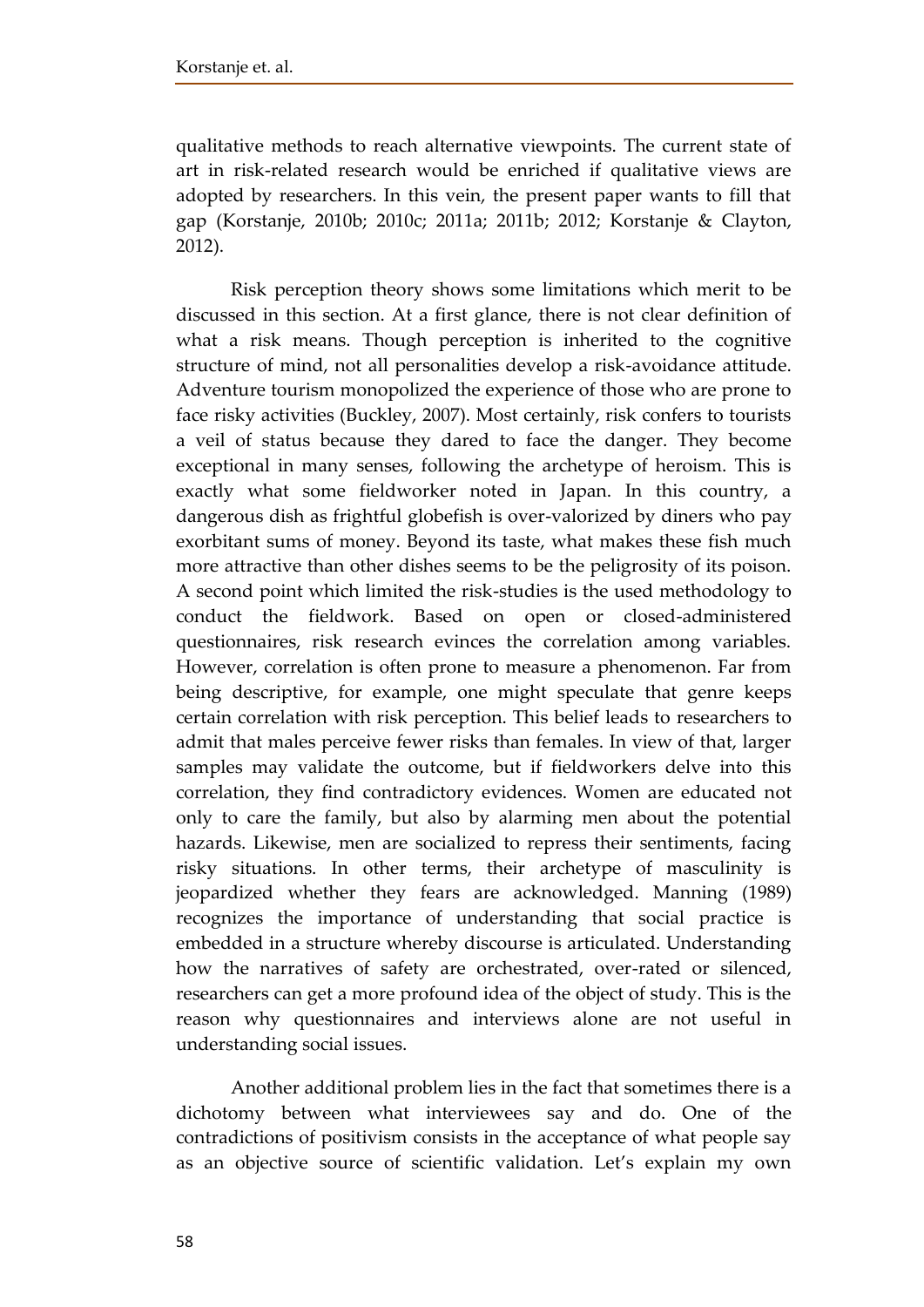experience in the field when I entered to study Cromañon`s tragedy in Buenos Aires, Argentina. During my fieldwork, a teenager came to me one day to explain me further on the problem I was investigating. I accepted his invitation assuming he had much to say. The interview lasted roughly 5 hours and was tape-recorded. The information I obtained from this young was very important for me at a preliminary stage. Nonetheless, with the passing of months I have advanced my ethnography comparing the collated information by what I can hear and see. Not only I realized that the original interview was completely false, because the involved keyinformant wanted to attract attention and exaggerated his stories, but he felt the needs to tell something to me. The importance of this story was not determined by its credibility. He had not lost anyone in the disaster of Cromañon, though developed a strange attachment for the event, for the other´s suffering. This empathy led him to alter his sense of reality. Paradoxically, although this interview was a fake, it underpinned the main hypotheses in my research opening the doors to new cosmologies and opportunities to be empirically validated. This story though false shed light on my investigation. Douglas and Wildavsky (1983) have written a seminal book teaching how good investigation can be done in the fields of risk perception. Douglas, a pioneer scholar interested in exploring the connection of fear, evil, and risk, argued that psychological fear represents an attempt to react when faced with a hostile situation. To some extent, the preservation of culture is at stake in contexts of uncertainty or instability. When socialized, fear unites a society. Without fear, Douglas added, societies would experience substantial fragmentation (Douglas, 1992). In subsequent studies, Douglas (1992) developed a new thesis arguing that risk, danger, and sin are intertwined social constructs. Sin and risk give further legitimacy to the status quo, which would otherwise discredit privileged groups if they did not give solutions to lay people. Risk and sin both provide rationalizations for how the world works. The potentiality of threat confers legitimacy for social solidarity and status hierarchies (Douglas, 1992).

Waterton and Wynne (2001) conducted an investigation in towns such as Sellafield (UK), which are next to nuclear plants. Under some conditions, inhabitants at risk of dangerous exposure intellectualize their situation, repressing their fear and displacing it or negating it with sentiments such as pride and stoicism to rationalize their persistence in a dangerous place. This reveals that risk may confer strong attachments of identity where real dangers become a criterion of status and social distinction. Unless the qualitative view is introduced in risk perception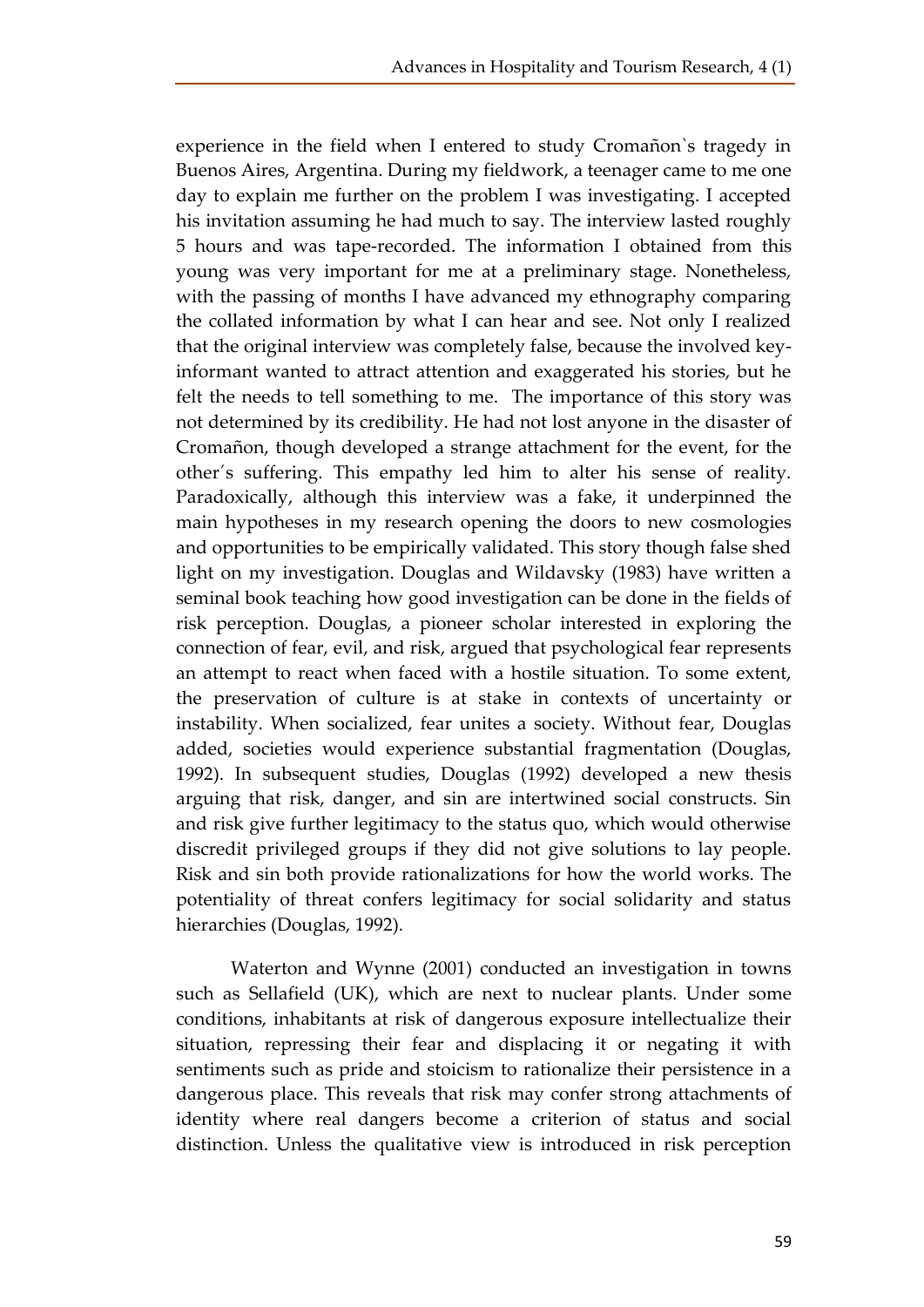research, biased diagnoses may lead scholars to inaccurate or partial explanations.

Third, risk-research looks to propose alternative courses of action to mitigate risks, ignoring what Giddens (1991) called "the paradoxical condition of risk". Policies waged to prevent potential risks. In this sense, Beck (1992) has explored the contradiction of technology which originally used to make from this world a safer place, prompted the Chernobyl`s nightmare. He has argued that modernity opened new global risks, which were alien to the medieval world view. Chernobyl in the Ukraine was the symbolic of the role played by technology in fabricating new risks. In Beck's view (Beck, 1992), technology had helped enhance security, but today it generates new and dire risks that threaten human existence. In Beck's "risk society" (Beck, 1992) the old modes of production, which fabricated commodities, have turned into methods that produce risks. Parallel to Beck (1992), Giddens (1991) acknowledged globalization as a project based on two key factors. The first is that money has come to serve as a mechanism of connecting presence with absences, or needs with their satisfaction throughout the world. The second element is a network of experts, who not only evaluate potential risks but also devise ways for mitigating risks. Starting from the premise that experts monopolize the trust of lay people, for Giddens, risk is what society creates to sustain its efficient functioning (Giddens, 1991). In contrast to Beck (1992) and Giddens (1991), Luhmann (1993) criticized the discourse of risk because it prompts an unabated alarmism that alters the public consciousness. Unfortunately, Beck (1992) did not contemplate the distinction between risk and threat. While risk signifies a previous decision by the self, threat refers to something external to the self. A terrorist attack, an airplane accident, or natural disasters are threats, since the victims have no way to reverse the situation. The passengers in an airplane crash have no way of avoiding the harm. In contrast, for the air travel company owner, who opted to reduce costs, the accidents are a risk. Generally, those who make the decision are generators of risks. They are not the same as those who face the risks (Luhmann, 1993). Is an airplane accident a responsibility of passengers or a charge over the company? The discourse of risk is woven in order for elite not to be interpelated by citizenship. That way, risk is often conceived as a problem of victims. The success of the management consists in controlling and reversing the risks other generated. In so doing, the agent assumes the responsibility for decisions made in other circles (Sennett, 2011).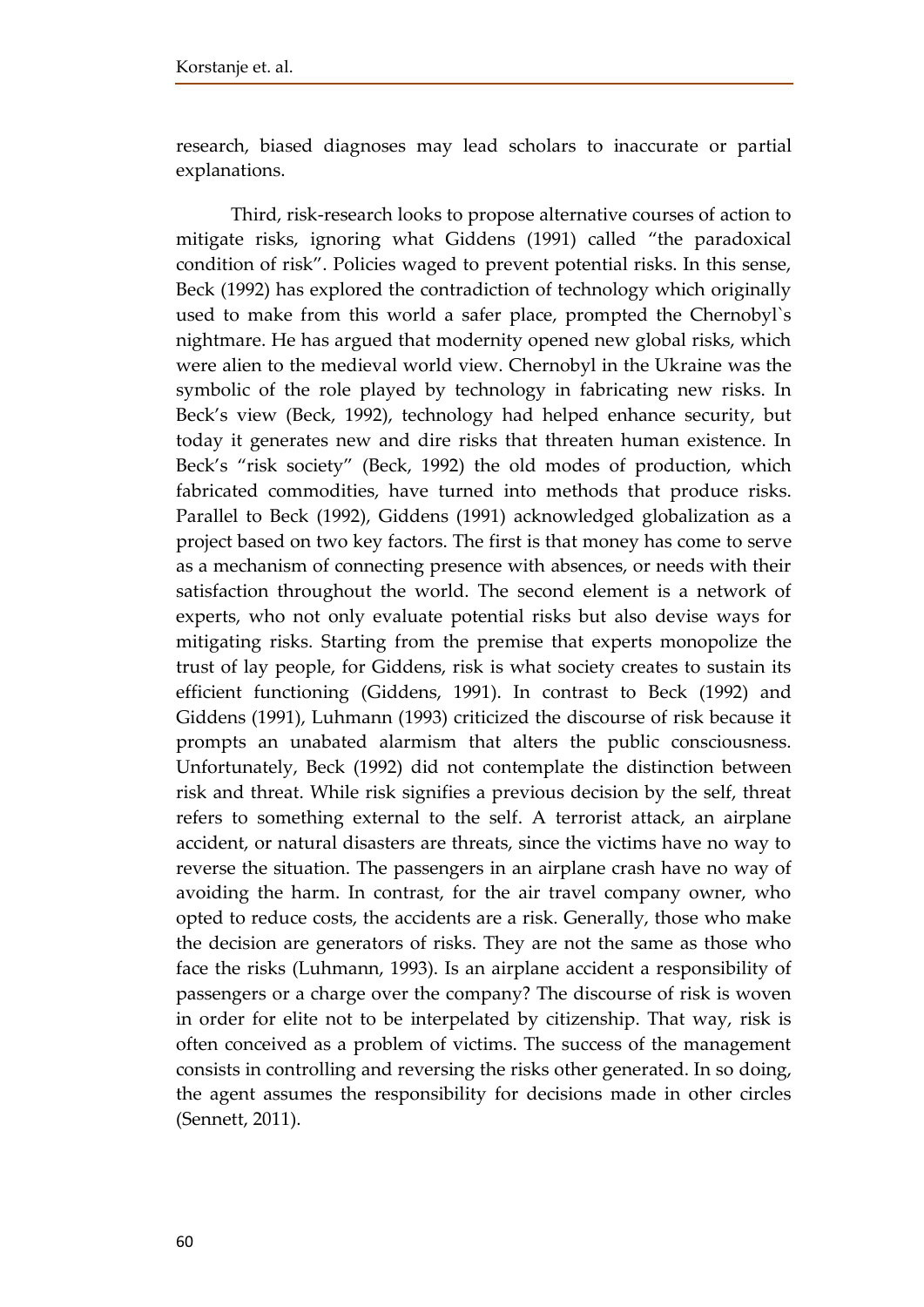In this token, Richardson (2010) contends that threats which jeopardize society are introduced in the social system by means of knowledge. Risk, in these terms, would be the efforts to intellectualize the future by offsetting costs and benefits. The final decision made on the possibility to face or avoid the damage is given by the degree of contingency, with respect to the problem to be solved (Richardson, 2010). This seems to be the reason why technology designed to mitigate risks under some conditions of uncertainty, generates new risks.

Last but not least, the media coverage of risky situations can lead to forge ethno-centric viewpoints, where the "Other" is portrayed as dangerous, a potential source for terrorism mushrooming. A seminal text, edited by Professor Mahmoud Eid (2014) draws the attention on the role played by the media in the coverage of terrorist attacks. Recently, Al-Baghdadi the Commander in Chief of IS (Islamic State) proclaimed the "jihad" against the luxury centers of mass-consumption, tourist resorts and places of recreation worldwide. Undoubtedly, this exhibits not only the concerns of West since its style of life was in jeopardy, but what is presented as the hallmark of its supremacy over other cultures. A second problem relates to the fact that there is a dependency of media to cover terrorist attacks. This begs some more than interesting questions, is the media conducive to terror-tactics? Is this terror used to manipulate internally the citizens?

Eid (2014) introduces a new term, terroredia to denote a connection between terrorism and media. Not only terrorists have fluency in English to disseminate a message to audiences (even many of them are English native speakers which reveals a crisis in the modern world), but also they are cognizant with the digital technologies as websites, Facebook and other social networks. As many other forms of violence, terrorism appeals to captivate the attention of modern nation states. Terrorism has become in a commodity which gives further legitimacy to professional politicians. The war on terror, post 9/11, attempted to confront with the needs of struggling against an invisible enemy. As a result of this, terrorism engulfed as a part of postmodern politics. The US obsession for terrorism, as well as its tactics in counter-terrorism seems to feed back an unending atmosphere of fear. The struggle against terrorism should embrace ethics as the main flagship. Otherwise, West will fall in a campaign of "demonization" where the non-white "Other" will be silenced. As Mahmoud Eid (2014) puts it, we are educated to imagine terrorism is a criminal act while media are a positive phenomenon. Both sides are being helped each other, simply because the treatment of media facilitates the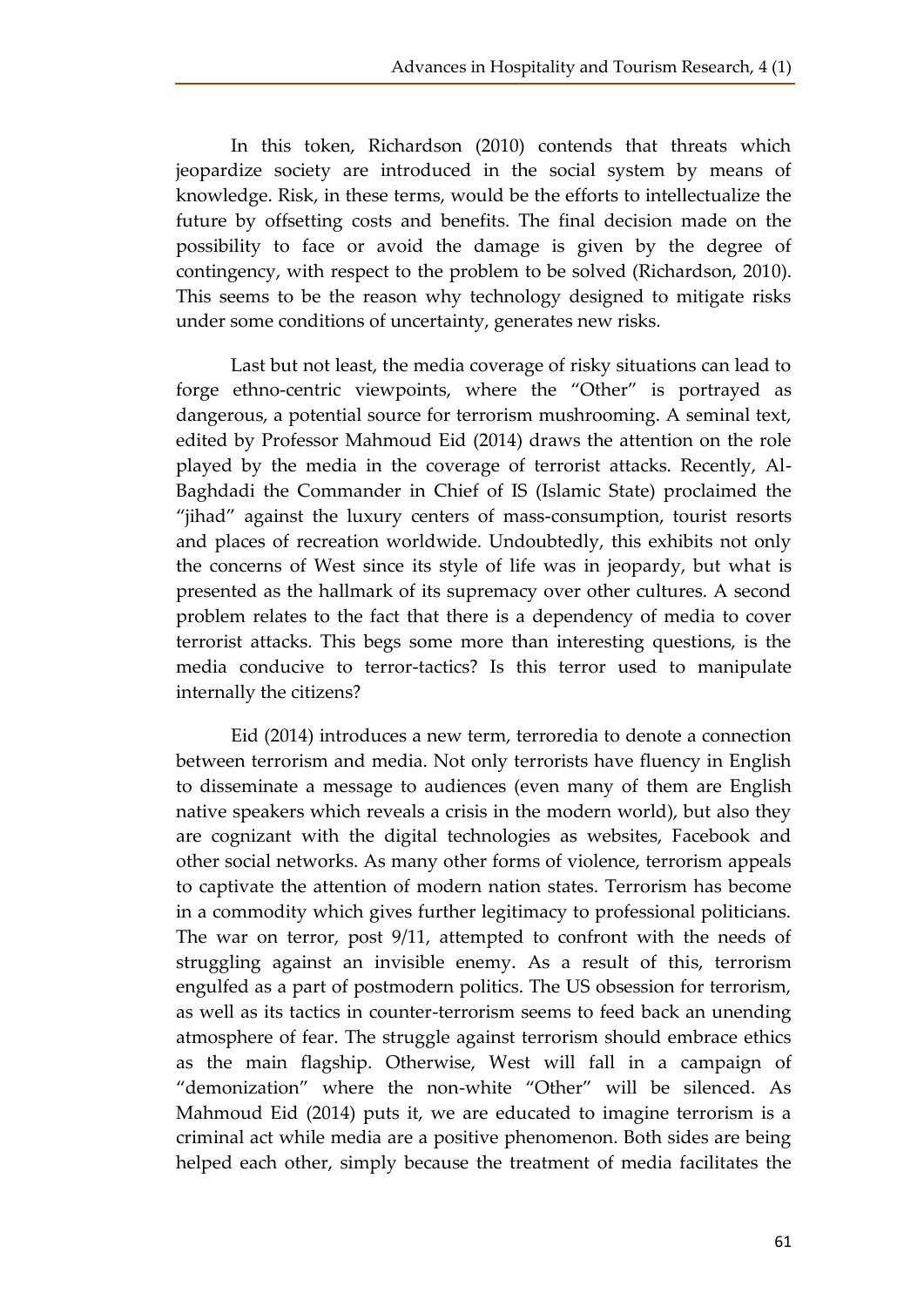terrorist to achieve their goals, while the perpetration of attacks gives substantial content and debate to journalism. Understanding terrorism as a try of communicating a violent message, this project exerts a considerable criticism to free-value media. The mediatization of terrorism corresponds with a tactic further beneficial for terrorists than governments. The main thesis in Eid`s book (Eid, 2014) is that terrorism and media's swamp is explained by the co-dependency to fabricate "oxygen". Without terror, both parties would be never benefited as now they are (Eid, 2014).

Far from its valuable advance, risk perception theory today is unable to explain why some personalities are open to new experiences, while others are closed. Quite aside from this discussion, psychology and anthropology have much to say in the ways the system of exploration, fixed in the early stage of infants, marks our sense of security, even when we are touring.

### **The Secure-Base and Attachment Theory**

The legacy of psychoanalysis has persisted in the epistemology of social sciences from its inception. Though discredited by the "falsacionism", physchonalisis evidenced an attachment between the child and its mother, as a most significant axiom of the discipline (Schur, 1960; Winnicott, 1960; Spitz, 1969; Freud, 1995). Depending on how this bondage evolved, the psychological system as well as the intra-psychic energy works. In Freudian terms, an extreme fear as phobia, exhibits the combination of contrasting feelings which threaten to disorganize the personality. By avoiding the frightening object, the ego can better integrate the personality. In other terms, the phobia works as a catalyst to protect the ontology of mind (Freud, 1998). In fact, psychoanalysis and anthropology were historically interlinked. Not only Freud was cognizant with anthropological studies, but also both disciplines share epistemological concerns such as,

- The study and qualitative methods to interpret events, not as they happened but as they are symbolized by men.
- The qualitative viewpoint serves to infer the gaps between what people do and say. Field-working is a valid attempt to be there watching human behaviors.
- A heuristic logic of the theory.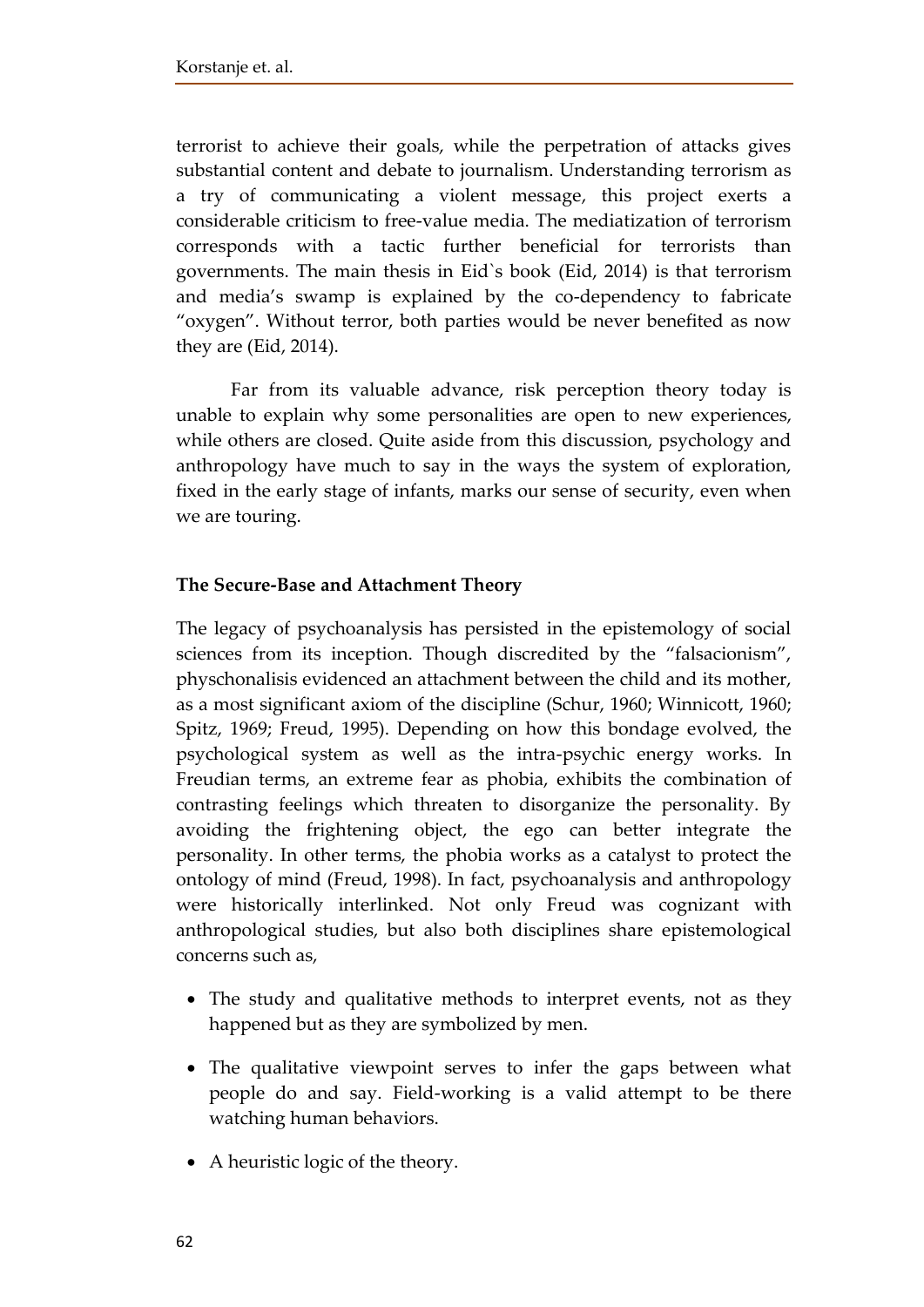Methodologically, psychoanalysis discovered that many of attitudes, beliefs and behaviors are determined by patterns which can be studied and observed. These patterns associate to experiences faced during the early-stage of the infant. Though the child-mother bondage is not determinant for Freud, it paves the ways for experimental studies which were organized by Bowlby (1986) to present an innovative thesis. Working in the object relations school of psychoanalytic ego psychology, he (1986) created a new conceptual model to understand the influence of the mother during the life span. He demonstrated the connection between attachment and the ego, but also the importance of the symbolic connection of mother and her child. From birth, the child seeks security through proximity with its parents. Depending how its needs are addressed, the child will develop a sense of security along a continuum. For Bowlby (1986; 1989), the attachment, which can be observed in ethological studies of non-human animals, corresponds with a biological bond that serves as a protection against (Bowlby, 1986; 1989). The smile between the child and its primary caretaker is the primary form of symbolic communication, which establishes a bridge of trust. This nonverbal communication stage begins with exchanges that create a strong emotional bond (Crain, 2015). In his preliminary work, Bowlby (1986; 1989) takes up a polemic within the psychoanalytic circles. He opposed the classic view of maternal attachments in which breast loss is sufficient to explain the disorganization of personality. Instead, according to him, it is the possibility of losing the mother's love that is important for the child. Freud (1960) replied that personality is not determined only by the first days of infants. She pointed out that we perceive things in different ways depending on our stage of maturation. How does Bowlby (1986; 1989) validate his observations?

Even if Bowlby (1960; 1986; 1989) never conducted empirical research with children, other cases and published-working papers served to orchestrate his theory. Ainsworth (1979) conducted an experiment in nurseries school in Africa and US. Per her observations, children manifested diverse symptoms according to the time they were attached to their mothers. She found that children developed diverse behavior according to the separation with their mothers. The timing of separation was of paramount importance to understand each type of reaction. Two types were proposed by Ainsworth (1979): anxious-avoidant and anxiousambivalent. Building on this work, Main (2001) uses life stories of parents from their biographies. She found differences from Ainsworth´s results (1979), but basically, more commonalities. Main identified three sub-types: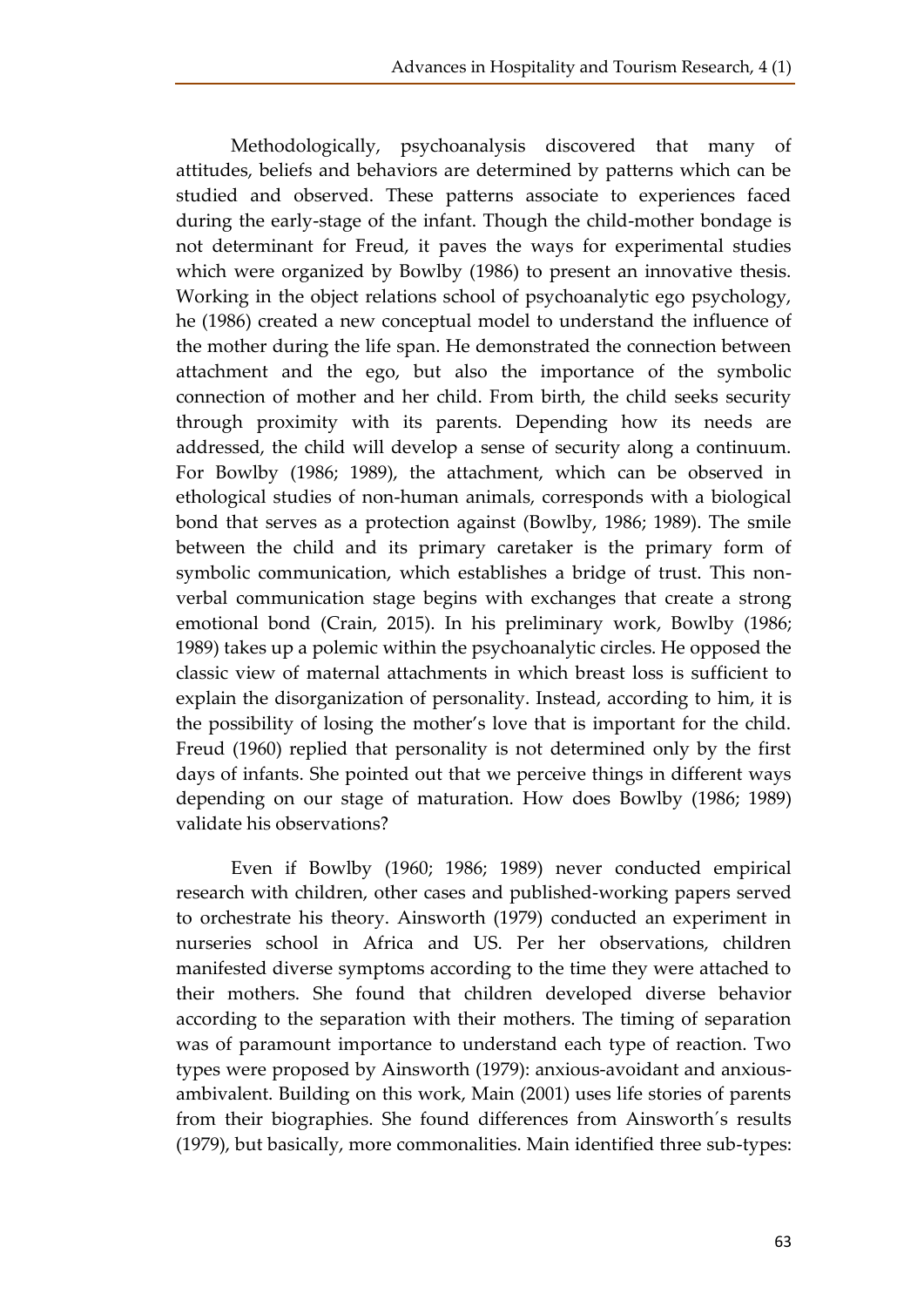secure autonomous, insecure-disregarded, and insecure-concerned. Some study participants whom she catalogued as secure autonomous were able to narrate stories of their childhood, but others had difficulties in expressing their emotions. Bowlby (1960) pointed out that the effects of separation persist throughout the life-spans. Maternal loss produces a stage of protest which if it remains unresolved activates pain and resistance. The desire for exploration deteriorates if the child has not received the love of its care-takers (Bowlby 1960). Similar results were noted by Anderson (1972) who said that toddlers try sorties of varying distances from their mother, and then return to the maternal secure base when they feel insecurity. If the child loses sight of the mother, its exploration ends by returning to her. The legacy of Bowlby (1960; 1986; 1989), Ainsworth (1979), Main (2001), and Anderson (1972) were of vital significance for psychology since it showed that the importance of maternal figure in children and throughout the lifespan (Klauss & Kennell, 1985; Crain, 2015). Bowlby (1960; 1986; 1989) was a pioneer in confirming that our system of exploration or exploratory behavior varies according to the type of attachment and the connection between the mother and infant. The fear that everyone feels when going through the unknown may be explained by the failures in early socialization, as attachment theory was formulated by Bowlby (1960). This pattern would accompany adults during all their life-span.

Following this, interesting correlations between schizophrenia and psychological pathologies in adulthood can be done using the conceptual background of attachment theory (Stern, 2000; Casullo, 2005). Some studies revealed that the original pattern of attachment may change during the life span (Crain, 2015). For example Spitz (1960) agrees with Bowlby's (1989) general conclusions about attachment, but he insists that considering the loss of love as the primary factor to explain social behavior is a mistake. Trauma may evolve in the mind from a variety of sources. Belsky (1999) highlighted the importance of the context to infer the validity of some attachment types over others. Sometimes, we valorize secure-autonomous type over others, but this is a clear error. If society faces a deep demographic decline, the insecure-concerned type will surface. Far from being counter-productive, this will lead to raise the current fertility rates. Korstanje (2008) exerted a critique against attachment theory respecting to the times information and evidence was gathered. There are no longitudinal observations of how studied children evolved to adulthood, or whether events happened as they reminded. After all, a bad or good mother follows only an archetype of how she is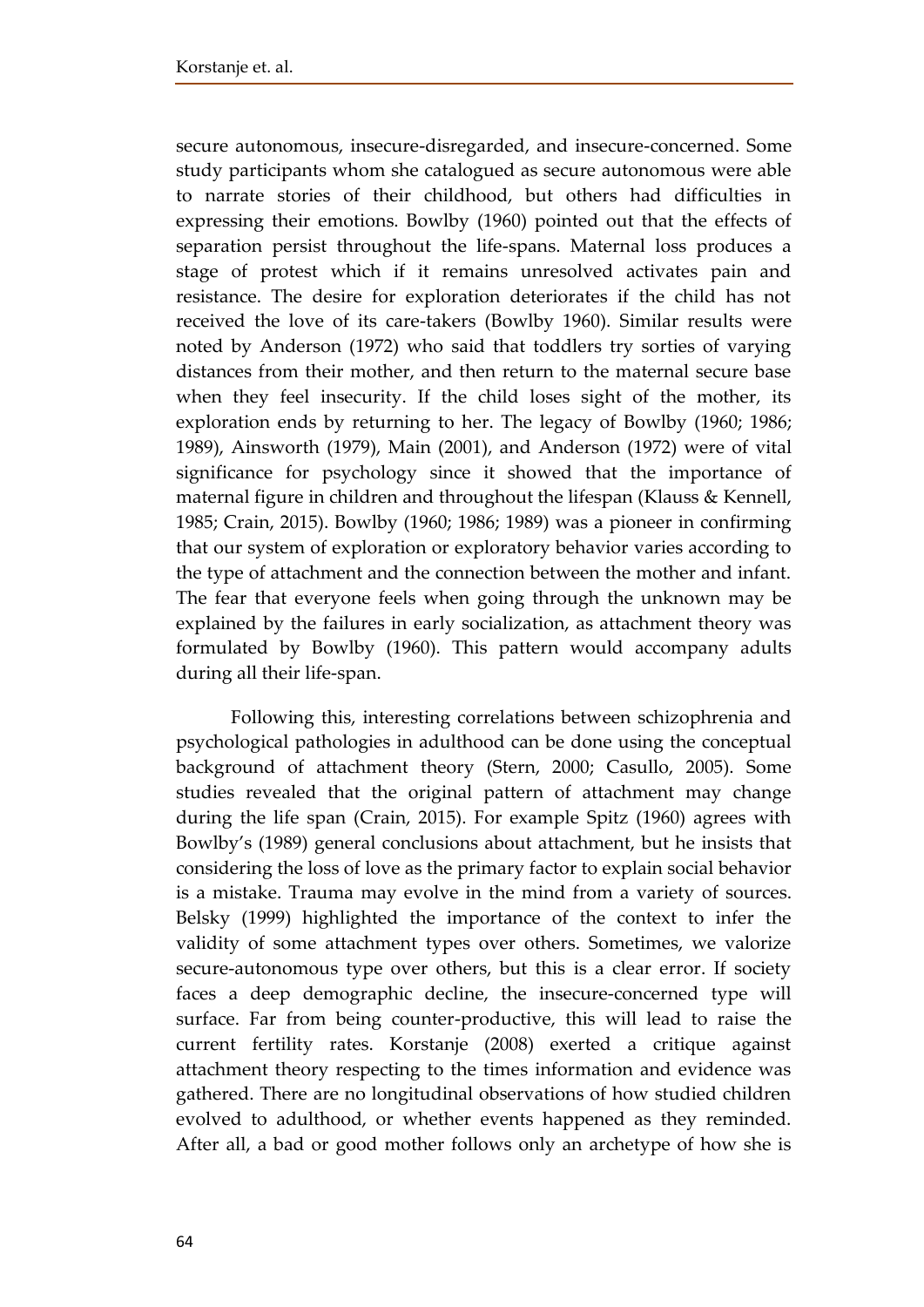remembered by the child, not exactly as how she really was. Attachment theory alludes to a symbolic archetype of care-takers which sometimes bespeaks of the internal world of patient. Moreover, using questionnaires and interviews of adults elicits responses which may have been elaborated and distorted by the study subjects, and therefore cannot guarantee the facts as they really happened. A mother's memory is subject to many sources of distortion. Quite aside from this, the application of attachment model has been correlated with romantic relations (Hazan & Shaver, 1990; 1994; Casullo, 2005), problems in education (Fonagy, Gergely, Jurist, & Target, 2002; Robbins & Zacks, 2007), sociological issues such as adaptations to modernity (Giddens, 1991), and, most pertinently to the present paper, resistance of subject to travel and fear of flying (Korstanje, 2010a; 2010c; 2011a; 2011b; 2013). Due to its complexity, clinical theory as well as secure-base theory has not been used in tourism-related research, or in risk perception studies.

Interesting hypothesis of work can be obtained from reading this theoretical platform. In next, we discuss the main ideas secure base theory provides for tourism-readers.

#### **CONCLUSION**

As early noted, tourism is bereft between the wall and blue sea. Though its resiliency, a wide range of new risks pose serious challenge for the industry in next years. We have discussed to what an extent, attachment theory and secure base models offer fertile grounds to expand empirical research. Diverse cultures develop a variety of attachment types, which mould different forms of adaptations to risks. While some cultures are risk-oriented, others are risk-avoiders. Attachment behaviors explain why those who have been socialized in atmosphere of conflict and violence developed an insecure adaptation to Enviroment, as well as their exploratory system turned damaged. One of the aspects of culture that equals mother bondage is the sense of lost-paradise. Tourism at some extent, not only emulate lost paradise, but also the lost mother womb. Two working hypothesis are of paramount importance to be continued in next approaches. Following Bowlby´s (1960; 1986; 1989) legacy, infants who grown up into insecure types are not only more sensitive of risks, but also affrighted to get out their homes, while secure-base personalities follow a risk-seeker type of exploration. Secondly, attachment theory can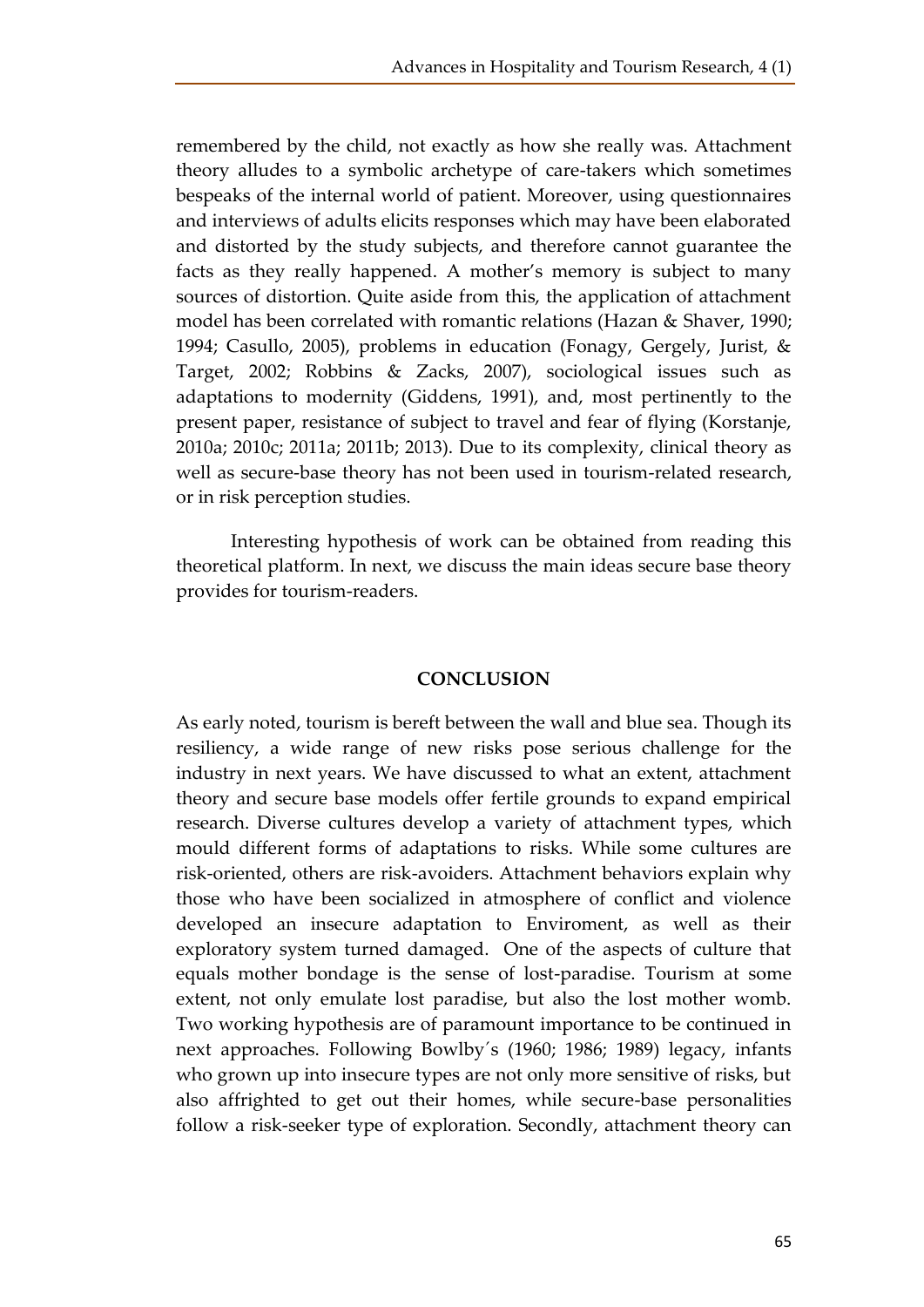be applied to national contexts complementing the already-existent risk perception literature and its outcomes.

#### **REFERENCES**

Ainsworth, M. S. (1979). Infant–mother attachment. *American Psychologist*, *34* (10), 932.

- Anderson, J. W. (1972). *Attachment behaviour out of doors.* Cambridge: Cambridge University Press.
- Aschauer, W. (2010). Perception of tourists at risky destinations. A model of psychological influence factors. *Tourism Review, 65* (2), 4-20.
- Beck, U. (1992). *Risk society: Towards a new modernity* (Vol. 17). London: Sage.
- Belsky, J. (1999). Interactional and contextual determinants of attachment security. In J. Cassidy and P. R. Shaver (Ed), *Handbook of attachment: Theory, research, and clinical applications* (pp. 249-264). New York: Guilford Press.
- Bowlby, J. (1960). Grief and mourning in infancy and early childhood. In *The psychoanalytic study of the child* (pp. 9-52)*.* New York: International University Press.
- Bowlby, J. (1986). *Vínculos afectivos: Formación, desarrollo y pérdida.* Madrid: Editorial Morata.
- Bowlby, J. (1989). *Una base segura: Aplicaciones clínicas de la teoría del apego.* Buenos Aires: Paidos.
- Buckley, R. (2007). Adventure tourism products: Price, duration, size, skill, remoteness. *Tourism management*, *28* (6), 1428-1433.
- Burnham, J. J. (2007). Children's fears: A pre 9/11 and post 9/11 comparison using the American fear survey schedule for children. *Journal of Counseling & Development*, *85* (4), 461-466.
- Castaño, J. M. (2005). *Psicología social de los viajes y el turismo.* Madrid: Thomson Ed.
- Casullo, M. M. (2005). Vínculo de apego romántico en adultos, escala de auto evaluación. *Psico-Diagnosticar, 14*, 53-73.
- Clavé, S. A. (1998). La urbanización turística: De la conquista del viaje ala reestructuración de la ciudad turística. *Documents D'anàlisi Geogràfica*, *32*, 17-43.
- Coles, T., & Hall, C. M. (2006). Sobre el turismo y la movilidad en tiempos de movimiento y conjetura posdisciplinar. *Política y Sociedad*, *42* (2), 181-198.
- Crain, W. (2015). *Theories of development: Concepts and applications*. London: Routledge.
- Douglas, M. (1992). *Risk and blame.* New York: Routledge
- Douglas, M., & Wildavsky, A. (1983). *Risk and culture: An essay on the selection of technological and environmental dangers*. Berkeley: University of California Press.
- Eid, M. (2014). *Exchange terrorism oxygen for media airwaves: The age of terroredia.*  Pennsilvania: IGI global.
- Fonagy, P., Gergely, G., Jurist, E. L., & Target, M. (2002). *Affect regulation, mentalization, and the development of the self*. New York: Other Press.
- Freud, A. (1960). Discussion of Dr. Bowlby´s paper In *The psychoanalytic study of the child* (pp. 53-62)*.* New York: International University Press.
- Freud, S. (1995). *Obras Completas* (Vol. 14). Buenos Aires: Amorrortu Editores.
- Freud, S. (1998). Análisis de la fobia en un niño de cinco años. *Obras Completas*, X, 7-84. Buenos Aires: Amorrortu Editores.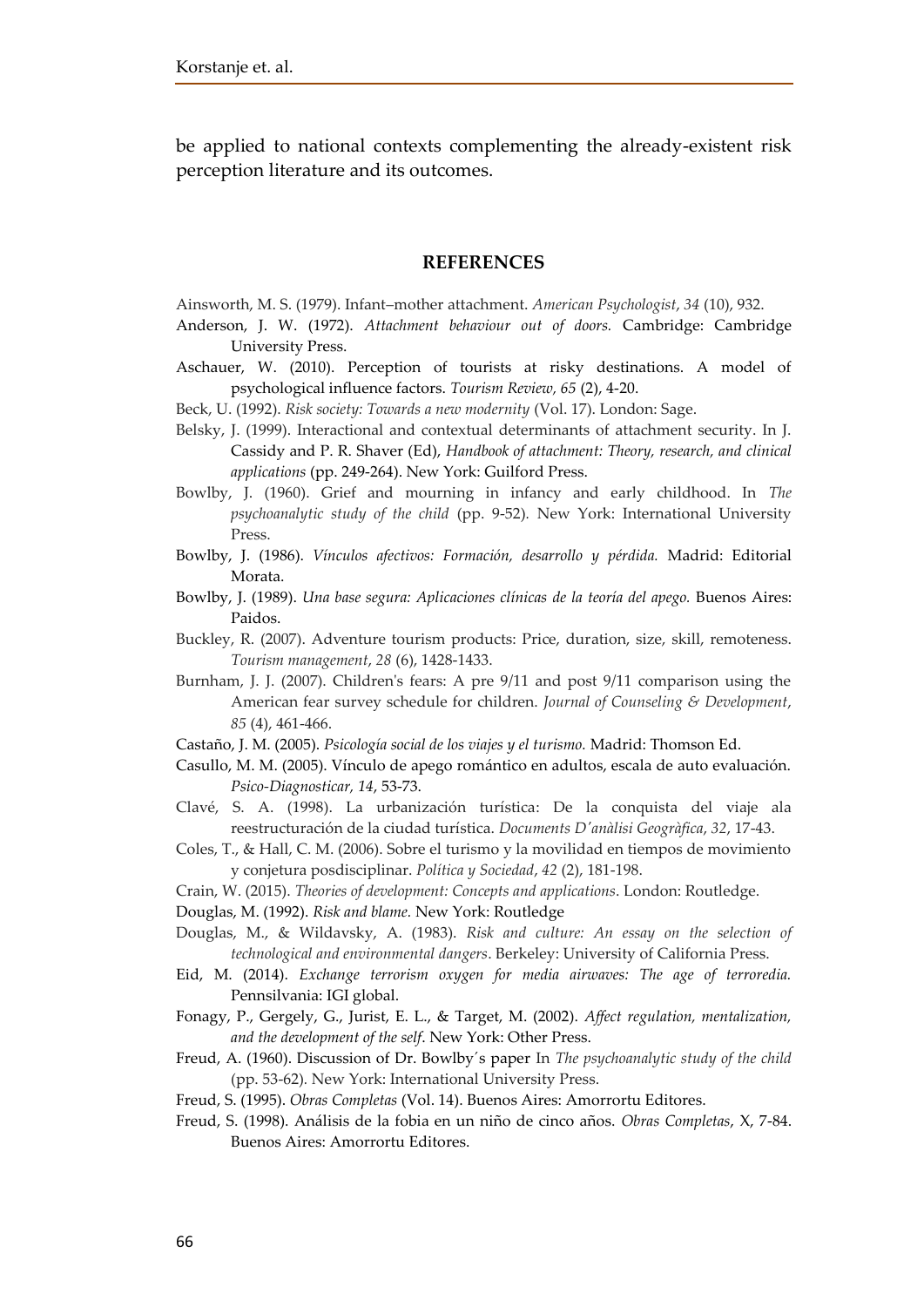- Fuchs, G., Uriely, N., & Reichel, A. (2013). Vacationing in a terror-stricken destination tourists' risk perceptions and rationalizations. *Journal of Travel Research*, *52* (2), 182-191.
- Giddens, A. (1991). *Modernity and self-identity: Self and society in the Late Modern Age.*  California: Stanford University Press.
- Goody, J. (1995). *Cocina, cousine y clase: Estudio de sociología comparada.* Barcelona: Gedisa.
- Hall, C. M., Timothy, D., & Duval, D. (2003). Security and tourism: Towards a new understanding?. In C. M. Hall, D. J. Timothy and D. T. Duval (Eds), *Safety and security in tourism: Relationships, management and marketing* (p. 1-18). New York: Haworth Hospitality Press.
- Hazan, C., & Shaver, P. R. (1990). Love and work: An attachment theoretical perspective. *Journal of Personality and Social Psychology, 59* (2), 270–80
- Hazan, C., & Shaver, P. R. (1994). Attachment as an organisational framework for research on close relationships. *Psychological Inquiry, 5*, 1–22
- Hoxter-Lee, A., & Lester, D. (1988). Tourist behaviour and personality. *Personality and Individual Differences, 9*, 177-178.
- Hunter, D. R. (2006). Risk perception among general aviation pilots. *The International Journal of Aviation Psychology, 16* (2), 135-144.
- Klaus, M., & Kennell, J. (1985). *Maternal infant bonding.* Saint Louis: Mosby Ed.
- Korstanje, M. (2008). Turismo y crítica a la teoría de la base segura en Bowlby. *Revista Electrónica de Psicología Iztacala*, *11* (2), 115-137.
- Korstanje, M. E. (2010a). La isla y el viaje turístico-una interpretación del filme de Michael Bay, desde el psicoanálisis y el pensamiento filosófico moderno y contemporáneo. *Anuario Turismo y Sociedad*, *11,* 155.
- Korstanje, M. (2010b). El 11 de septiembre y la teoría de la percepción del riesgo. *Pasos*, *8* (2), 389-402.
- Korstanje, M. E. (2010c). Las formas elementales de la hospitalidad. *Revista Brasileira de Pesquisa em Turismo*, *4* (2), 86-111.
- Korstanje, M. E. (2011a). The fear of traveling: A new perspective for tourism and hospitality. *Anatolia*, *22* (2), 222-233.
- Korstanje, M. E. (2011b). Why risk why now? Conceptual problems around the risk perception in tourism industry. *Revista Brasileira de Pesquisa em turismo*, *5* (1), 4-22.
- Korstanje, M. (2012). Los Riesgos Y el sistema turístico: Una nueva aproximación (Risks and Tourism System: A New Approach). *Anuario Turismo y Sociedad*, *13*, 99.
- Korstanje, M. E. (2013). Estar protegido: El rol de las compañías de asistencia al viajero en el sistema turístico. *El Periplo Sustentable: Revista de turismo, desarrollo y competitividad*, *25*, 43-76.
- Korstanje, M. E., & Clayton, A. (2012). Tourism and terrorism: Conflicts and commonalities. *Worldwide Hospitality and Tourism Themes*, *4* (1), 8-25.
- Kozak, M., Crotts, J., & Law, R. (2007). The impact of the pereption of risk on international travellers. *International Journal of Tourism Research. 9* (4), 233-242.
- Krewski, D., Turner, M., Lemyre, L., & Lee, J. (2012). Experts vs. public perception of population health risk in Canada. *Journal of Risk Research*, *15* (6), 601-625
- Larsen, S. (2007). Aspects of a psychology of the tourist experience. *Scandinavian Journal of Hospitality and Tourism*, *7* (1), 7-18.
- Lash, S., & Urry, J. (1994). *Economies of signs and space* (Vol. 26). London, Sage.
- Larsen, S. (2009). What tourists worry about: Construction of a scale measuring tourist worries. *Tourism Management, 30*, 260-265.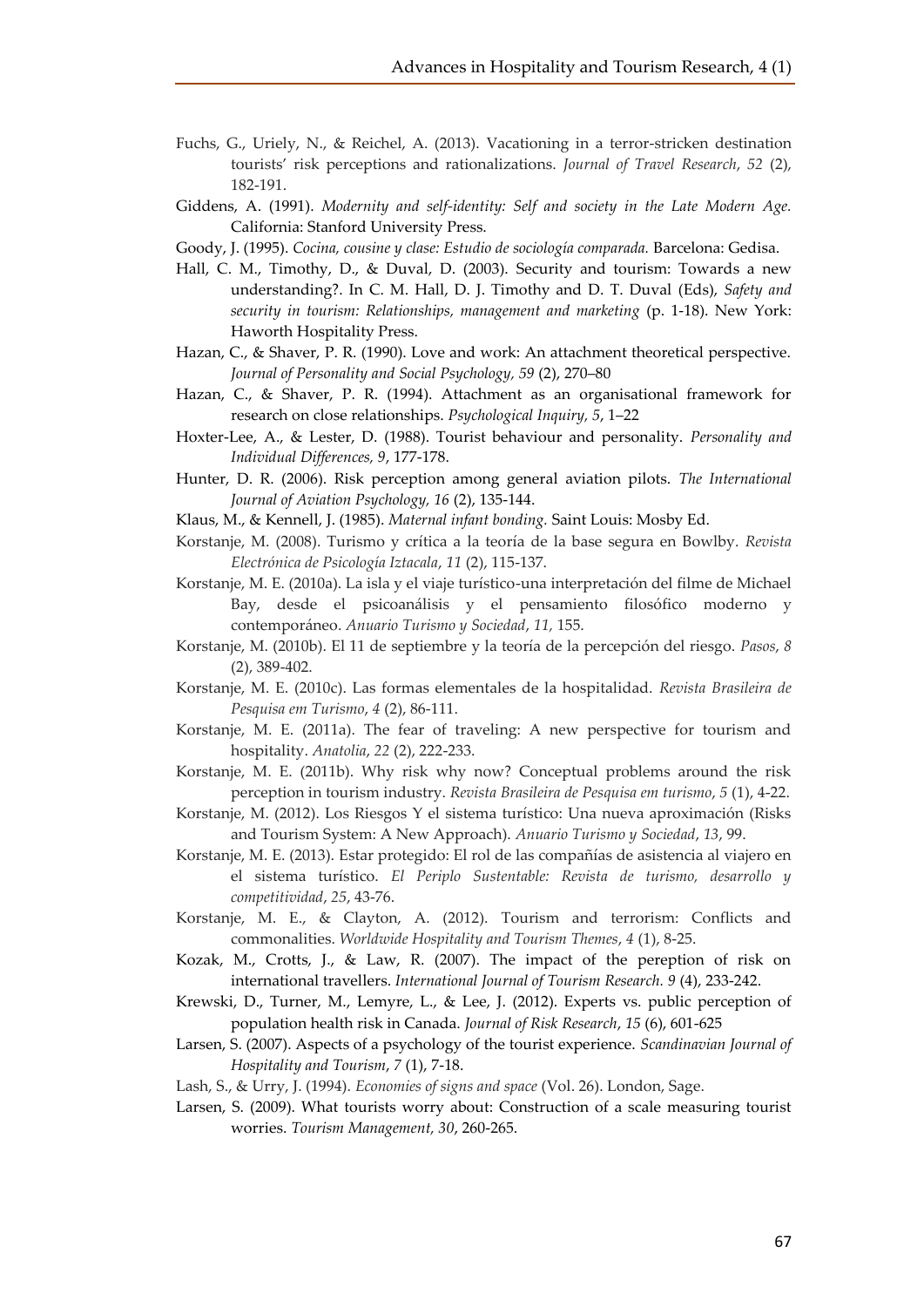- Lepp, A., & Gibson, H. (2008). Sensation seeking and tourism: Tourist role, perception of risk and destination choice. *Tourism Management, 29*, 740-750.
- Luhmann, N. (1993). *The sociology of risk.* Berlin: Walter de Gruyter.
- Main, M. (2001). Las categorías organizadas del Apego en el infante, en el niño y en el adulto: Atención flexible versus inflexible bajo estrés relacionado con el apego. Traducción en español y re-publicación de Revista de Psicoanálisis, Apertura Psicoanalítica. Número 8.
- Manning, P. K. (1989). Semiotics and social theory. In *Action and structure: Research methods and social theory* (pp. 80-98). London: Sage.
- McCartney, G. (2008). Does one culture all think the same? An investigation of destination image perceptions from several origins. *Tourism Review*, *63* (4), 13-26.
- Plog, S. (1973). Why destination areas rise and fall in popularity. *The Cornell Hotel and Restaurant Administration Quarterly, 13* (3), 13-16.
- Plog, S. (1991). *Leisure travel; making it a growth market.. again!.* New York: Wiley and Sons.
- Reisinger, Y., & Mavondo, F. (2005). Travel anxiety and intention to travel internationally: Implication of travel risk perception. *Journal of Travel Research, 43* (3), 212-245.
- Richardson, J. (2010). The certainty of uncertainty: Risk management revisited. *Foresight, 12* (4), 47-64.
- Ritzer, G., & Jurgenson, N. (2010). Production, consumption, prosumption the nature of capitalism in the age of the digital 'prosumer'. *Journal of Consumer Culture*, *10* (1), 13-36.
- Robbins, P., & Zacks, J. M. (2007). Attachment theory and cognitive science: Commentary on Fonagy and Target. *Journal of the American Psychoanalytic Association,* 55 (2), 457–67.
- Roehl, W., & Fesenmaier, D. (1992). Risk perceptions and pleasure travel: An exploratory analysis. *Journal of Travel Research, 30* (4), 17-29.
- Schur, M. (1960). Discussion of Dr. Bowlby´s paper. In *The psychoanalytic study of the child* (pp. 63-84)*.* New York: International University Press.
- Sennett, R. (2011). *The corrosion of character: The personal consequences of work in the new capitalism*. New York: WW Norton & Company.
- Sjoberg, L. (1999). Risk perception by the public and by experts: A dilemma in risk management. *Human Ecology Review, 6* (2), 1-9.
- Slovic, P. (1987). Perception of risks. *Science, New Series, 236*, 280-285.
- Slovic, P., & Weber, E. (2002). Perception risk posed by extreme events. *Conference on Risk Management Strategies in an Uncertain World.* Palisades, New York. April 13-12.
- Spitz, R. (1960). Discussion of Dr. Bowlby Paper. In *The psychoanalytic study of the child* (pp. 85-94)*.* New York: International University Press.
- Spitz, R. (1969). *El primer año de/lida en el niño*. México: FCE.
- Stern, D. (2000). *El mundo interpersonal del infante: Una perspectiva desde el psicoanálisis y la psicología Evolutiva*. Editorial Paidos: Buenos Aires.
- Suetonius, T. (1985). *Los Doce Césares (The Twelf Caesars).* Madrid: Editorial Sarpe.
- Vanhove, N. (2012). *The economics of tourism destinations*. London: Routledge.
- Vastfjall, D., Peters, E., & Slovic, P. (2008). Affect, risk perception and future optimismo alter tsunami disaster. *Judgement and Decisión Making, 3* (1), 64-72.
- Wang, K. C., Jao, P. C., Chan, H. C., & Chung, C. H. (2010). Group package tour leader's intrinsic risks. *Annals of Tourism Research*, *37* (1), 154-179.
- Waterton, C., & Wynne, B. (2001). Can focus groups assess community views? In R. Barbour & J. Kitzinger (Eds.), *Developing Focus Group. Politics theory and practices* (pp. 127-143)*.* London: Sage.